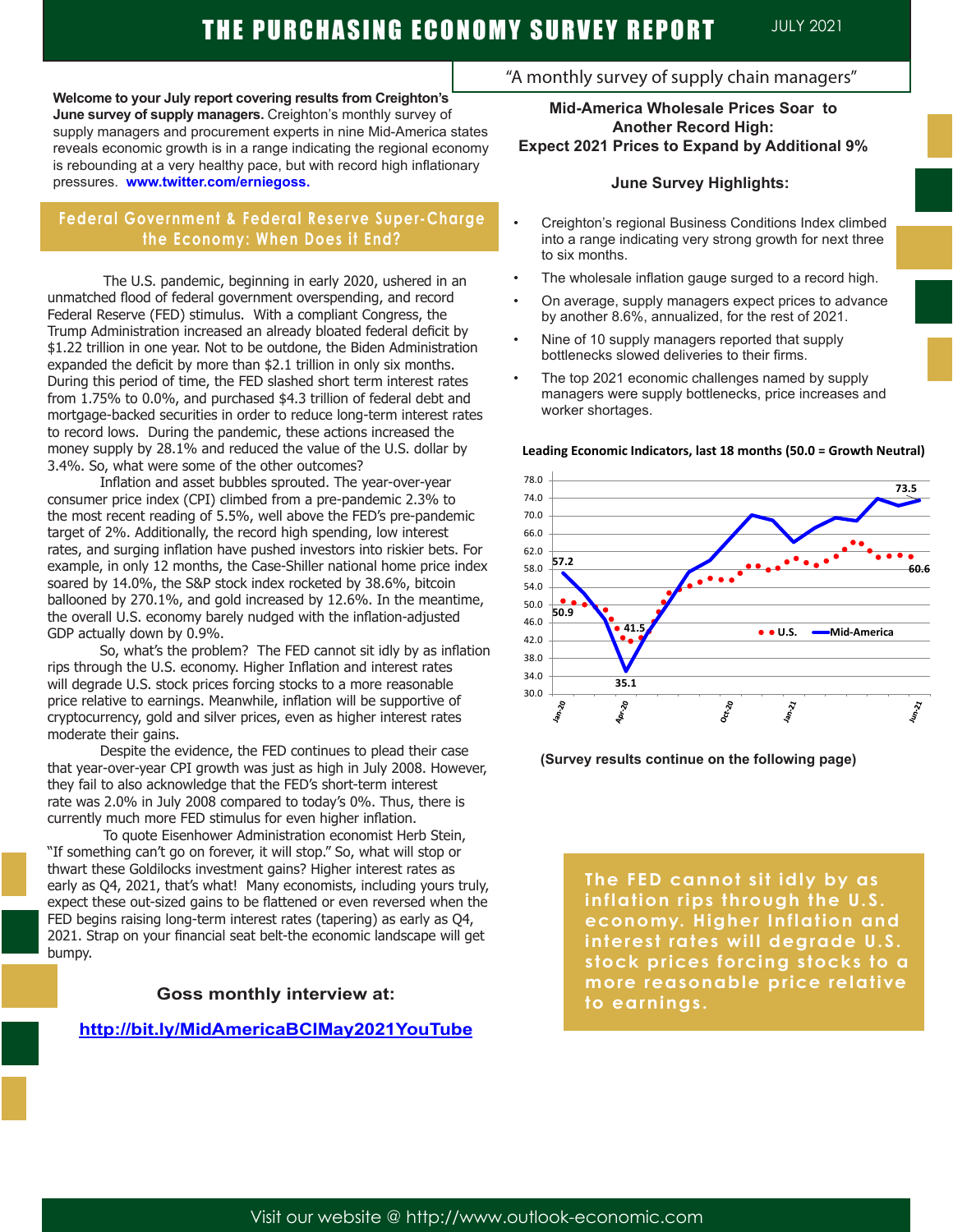# **THE PURCHASING ECONOMY SURVEY REPORT JULY 2021**

Since declining to a record low in April of last year, the Creighton University Mid-America Business Conditions Index, a leading economic indicator for the nine-state region stretching from Minnesota to Arkansas, moved above growth neutral for 13 of the last 14 months.

**Overall Index:** The Business Conditions Index, which uses the identical methodology as the national ISM, ranges between 0 and 100, climbed to a very strong 73.5 from May's 72.3. However, as in previous months, manufacturing supply managers report that labor shortages and supply bottlenecks continue to restrain growth.

Nine of 10 supply managers reported increases in supply bottlenecks, or delays, for June.

Creighton's monthly survey results indicate that the region is adding manufacturing business activity at a very healthy pace, and that growth will remain strong with the overall regional economy returning to pre-pandemic levels in the first quarter of 2022.

**Employment:** The regional employment index remained above growth neutral for June, rising to 61.7 from 55.6 for May. In terms of ranking, supply managers listed worker shortage as the third most significant 2021 business challenge. Despite the shortage, one-third of companies reported upturns in hiring for the month.

The shortage of production workers continues to push wages higher. U.S. Bureau of Labor Statistics data indicate that average hourly earnings of manufacturing production workers in the region expanded by 4.9% over the past 12 months.

#### **Other comments from June survey participants:**

• "Our biggest hurdle is lack of people to hire, and supply chain interruptions in steel, plastics components for assemblies that come from outside of the US."

• "Worker shortage; causing supply shortage; causing unprecedented inflationary surge."

• "Steel or raw material prices rising, and lack of availability are impacting our ability to supply parts to our customers....and it seems to be getting worse, not better."

• "The Biden Administration has overdelivered on their promise to make drastic changes to our nation-Illegal Immigration and inflation."

**Wholesale Prices:** The wholesale inflation gauge for the month surged to a record high 98.4 from May's 96.3, also a record high.

At the wholesale level, Creighton's survey is tracking higher and higher inflationary pressures. Commodity prices are up approximately 12% for the first five months of 2021 according to U.S. Bureau of Labor Statistics data. Supply managers in Creighton's June survey expect prices for their firm's products to advance by 8.6% (annualized) for the rest of 2021.

In terms of 2021 business challenges, manufacturing supply managers identified rapidly rising input prices as their firm's second greatest 2021 economic challenge, behind only supply bottlenecks as their top challenge.

**Confidence:** Looking ahead six months, economic optimism, as captured by the June Business Confidence Index, fell to a healthy 60.8 from May's strong 88.6.

Despite supply bottlenecks, rapidly rising prices and labor shortages the expanding regional economy pushed economic confidence among manufacturing supply managers higher for the month.

**Inventories:** The regional inventory index, reflecting levels of raw materials and supplies, fell to 67.9 from last month's 72.0.

# "A monthly survey of supply chain managers"

**Trade:** Despite supply chain bottlenecks, regional trade numbers were solid for the month. The new export orders index sank to a very healthy 72.2 from May's 76.5. An expanding domestic manufacturing sector underpinned June's import reading of 52.4, which was down from May'<u>s</u> 55.0.

**Other survey components of the June Business Conditions Index were:** new orders increased to 75.9 from 75.0 in May; the production or sales index expanded to a very strong 78.4 from May's 68.5; and the index for the speed of deliveries of raw materials and supplies fell to 83.9 from May's record high of 90.8. A higher reading indicates slower deliveries.

The Creighton Economic Forecasting Group has conducted the month survey of supply managers in nine states since 1994 to produce leading economic indicators of the Mid-America economy. States included in the survey are Arkansas, Iowa, Kansas, Minnesota, Missouri, Nebraska, North Dakota, Oklahoma and South Dakota.

The forecasting group's overall index, referred to as the Business Conditions Index, ranges between 0 and 100. An index greater than 50 indicates an expansionary economy over the course of the next three to six months.

The Business Conditions Index is a mathematical average of indices for new orders, production or sales, employment, inventories and delivery lead time. This is the same methodology, used since 1931 by the Institute for Supply Management (ISM), formerly the National Association of Purchasing Management. The Mid-America report is produced independently of the national ISM.

# **MID-AMERICA STATES**

#### **ARKANSAS**

The June Business Conditions Index for Arkansas rose to 68.6 from 67.8 in May. Components from the June survey of supply managers were: new orders at 73.8, production or sales at 75.8, delivery lead time at 80.4, inventories at 58.7, and employment at 54.3. According to U.S. Bureau of Labor Statistics, average hourly wages for manufacturing production workers in Arkansas rose 6.1% over the past 12 months. Among the nine Mid-America states, this growth ranked fifth.

#### **IOWA**

Iowa's Business Conditions Index for June slipped to 69.5 from 70.2 in May. Components of the overall June index were: new orders at 74.1 production, or sales, at 76.2, delivery lead time at 81.8, employment at 57.6, and inventories at 62.4. According to U.S. Bureau of Labor Statistics, average hourly wages for manufacturing production workers in Iowa rose 7.7% over the past 12 months. Among the nine Mid-America states, this growth ranked third.

#### **KANSAS**

The Kansas Business Conditions Index for June climbed to 76.9 from May's 71.8. Components of the leading economic indicator from the monthly survey of supply managers were: new orders at 75.8, production or sales at 78.2, delivery lead time at 89.2, employment at 59.7, and inventories at 89.2. According to U.S. Bureau of Labor Statistics, average hourly wages for manufacturing production workers in Kansas declined 1.7% over the past 12 months. Among the nine Mid-America states, this growth ranked ninth, or last.

# **MINNESOTA**

The June Business Conditions Index for Minnesota dipped to 73.7 from 74.5 in May. Components of the overall June index were: new orders at 80.0, production or sales at 83.5, delivery lead time at 71.2, inventories at 62.3, and employment at 71.5. According to U.S. Bureau of Labor Statistics, average hourly wages for manufacturing production workers in Minnesota rose 2.1% over the past 12 months. Among the nine Mid-America states, this growth ranked seventh.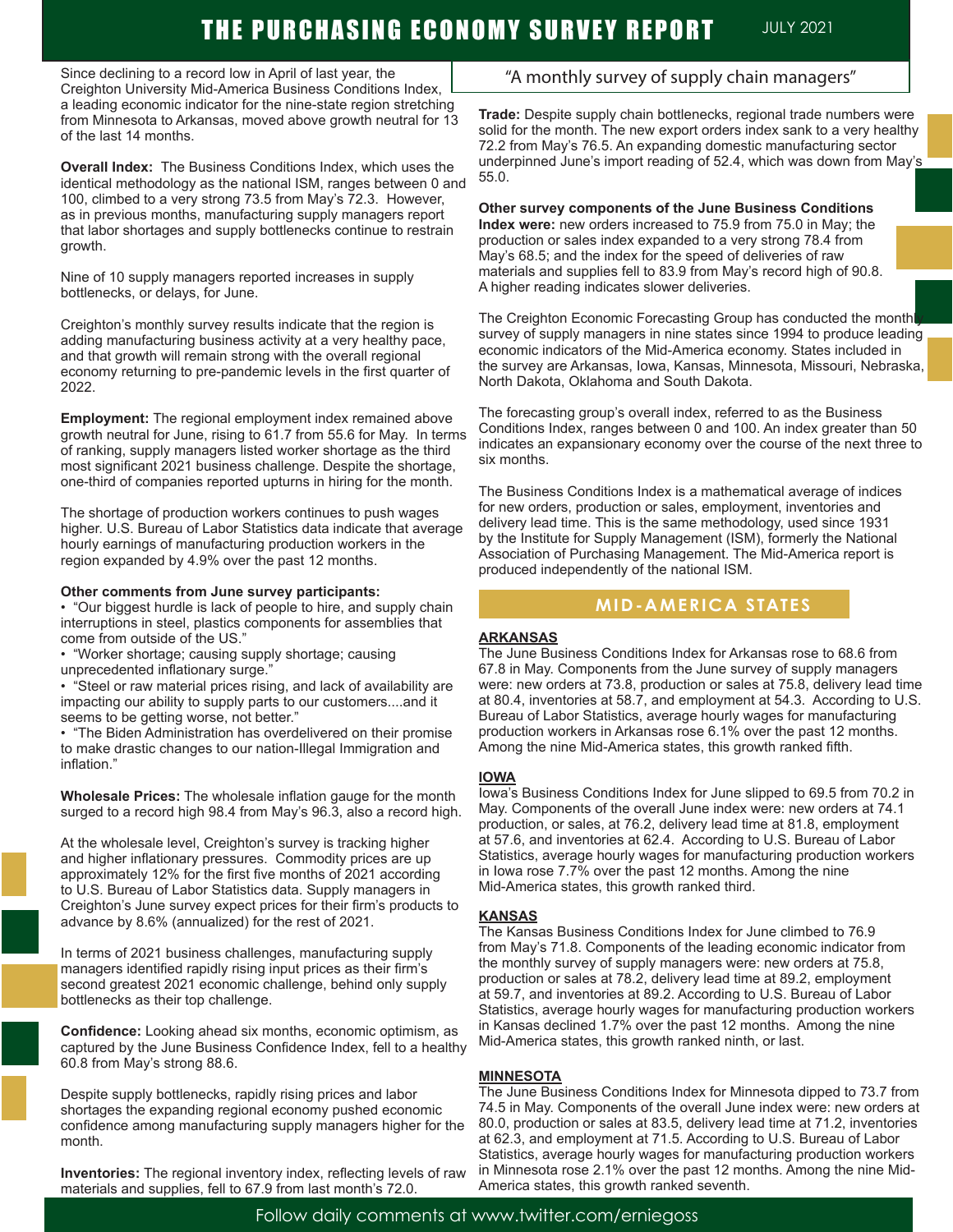#### **MISSOURI**

The June Business Conditions Index for Missouri decreased to 67.7 from 69.5 in May. Components of the overall index from the survey of supply managers for June were: new orders at 74.3, production or sales at 76.4, delivery lead time at 64.3, inventories at 64.6, and employment at 58.9. According to U.S. Bureau of Labor Statistics, average hourly wages for manufacturing production workers in Missouri rose 6.9% over the past 12 months. Among the nine Mid-America states, this growth ranked fourth.

#### **NEBRASKA**

Nebraska's overall index for June dipped to 74.5 from 76.1 in May. Components of the index from the monthly survey of supply managers for June were: new orders at 74.9, production or sales at 77.1, delivery lead time at 85.3, inventories at 71.7, and employment at 63.4. According to U.S. Bureau of Labor Statistics, average hourly wages for manufacturing production workers in Nebraska rose 3.3% over the past 12 months. Among the nine Mid-America states, this growth ranked sixth.

#### **NORTH DAKOTA**

The June Business Conditions Index for North Dakota slipped to 75.1 from 75.2 in May. Components of the overall index for June were: new orders at 77.6, production or sales at 80.5, delivery lead time at 97.6, employment at 64.8, and inventories at 55.1. According to U.S. Bureau of Labor Statistics, average hourly wages for manufacturing production workers in North Dakota rose 7.9% over the past 12 months. Among the nine Mid-America states, this growth ranked second.

#### **OKLAHOMA**

Oklahoma's Business Conditions Index expanded above growth neutral in June. The overall index rose to 73.6 from 68.9 in May. Components of the overall June index were: new orders at 75.0, production or sales at 77.2, delivery lead time at 85.6, inventories at 72.6, and employment at 57.5. According to U.S. Bureau of Labor Statistics, average hourly wages for manufacturing production workers in Oklahoma rose 11.4% over the past 12 months. Among the nine Mid-America states, this growth ranked first.

#### **SOUTH DAKOTA**

Ĩ

The June Business Conditions Index for South Dakota fell to 74.0 from 75.5 in May. Components of the overall index from the June survey of supply managers in the state were: new orders at 75.1, production or sales at 77.3, delivery lead time at 86.1, inventories at 73.8, and employment at 57.8. According to U.S. Bureau of Labor Statistics, average hourly wages for manufacturing production workers in South Dakota rose 1.2% over the past 12 months. Among the nine Mid-America states, this growth ranked fifth.

#### **KEEP AN EYE ON**

- **• U.S. Inflation Report.** On August 11, the U.S. Bureau of Labor Statistics (BLS) releases its consumer price index (CPI) for July. Recent readings are signaling well above the Federal Reserve's acceptable level (transitory or not!)
- **• U.S. Jobs Report**. On August 6, the BLS releases its job numbers for July. Another stronger than expected reading (above 700,000) report will very bullish for the U.S. economy.
- **• Case-Shiller Home Price Index.** On July 27, S&P CoreLogic Case-Shiller will release its home price index for May. The price bubble is inflating at an unsustainable pace.

# "A monthly survey of supply chain managers"

#### **THE BEARING STREET IN STREET IN THE BULLISH NEWS**

ATC**H**

- U.S. added 850,000 jobs in June which was much better than expected. Leisure & hospitality was the major beneficiary notching a gain of 343,000 jobs.
- June's Purchasing management indices (PMI) of supply managers for both ISM's national survey and Creighton's
- Mid-America were very strong indicating continuing manufacturing expansion.
- Home prices in April saw an annual gain of 14.6%, up from a 13.3% increase in March, according to the Case-Shiller National Home Price Index. This is the strongest reading in more than 30 years.



- Creighton's wholesale inflation gauge from the May Mid-America manufacturing supply manager survey soared to another record high.
- For the first 5 months of 2021, the nation's consumer price index has soared by 2.7%. Annualized, that is 6.0% and too high to be ignored by the Federal Reserve.
- In June, the number of long-term unemployed (those jobless for 27 weeks or more) increased by 233,000 to 4.0 million, following a decline of 431,000 in May. This measure is 2.9 million higher than in February 2020.
- The Congressional Budget Office projects that the U.S. budget deficit will exceed \$3.0 trillion for fiscal 2021, and the nation's debt held by the public will total \$23.0 trillion.

#### **THE OUTLOOK**

National Association of Business Economics. (May, 2021): SUMMARY: "NABE panelists have grown more optimistic about the prospects for economic growth in 2021, said NABE President **Manuel Balmaseda, CBE**, chief economist, CEMEX. "The median forecast calls for an 8.5% annualized growth rate in the second quarter of 2021 for inflation-adjusted gross domestic product, or real GDP. The panel has become significantly more bullish about 2021 as a whole. The median real GDP growth estimate for 2021 is 6.7%, compared to the 4.8% forecasted in the March 2021 survey." "NABE panelists expect near-term inflation pressure, but anticipate it being short-lived," added Survey Chair Holly Wade, executive director, NFIB Research Center. "Inflation expectations moved up significantly from those in the March survey, but panelists anticipate inflation easing in the second half of 2021, with no resurgence in 2022. **https://tinyurl.com/4pxpx494**

**Goss (July 2021):** I expect \*the Federal Reserve (Fed) to begin to taper its purchases of U.S. Treasury Bonds and Mortgage-Backed Securities no later than Q4 2021. \*the Fed to begin raising short-term interest rates in the second half of 2022. \*the CPI to continue to expand at an unsustainable pace.

**Sur vey results for June will be released on August 2, 2021, the first business day of the month.**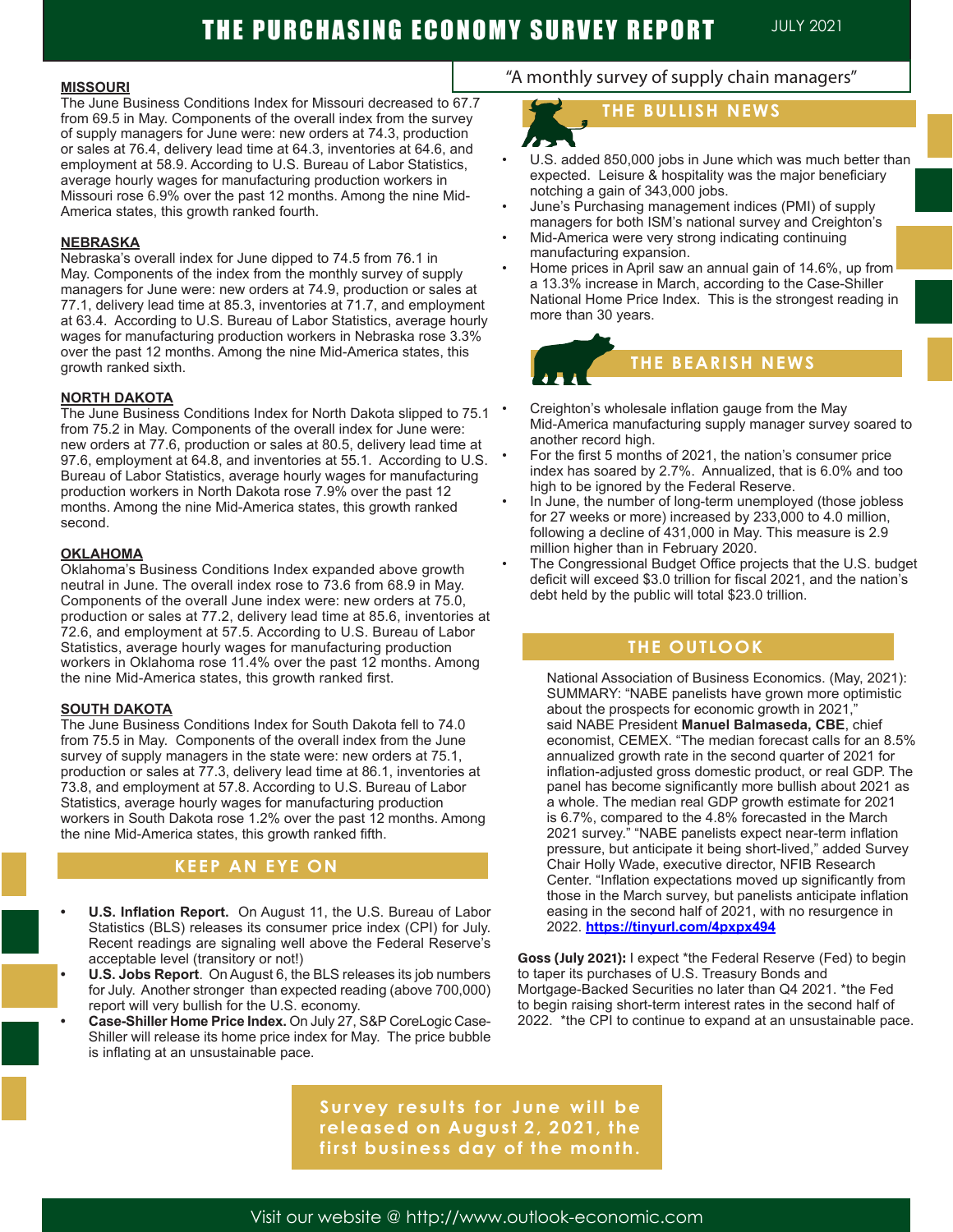

# **GOSS EGGS (for recent dumb economic moves)**

The Federal Reserve continues to purchase \$40 billion per month in mortgage-backed securities (MBS). These purchases artificially lower mortgage rates, stimulate home buying and have produced the fastest home price increase in 30 years (a bubble). The purchases need to immediately be tapered allowing the market to set rates. 3 of 5 Goss eggs.

# **STATISTIC OF THE MONTH**

**622.2%.** According to the Congressional Budget Office, the Biden Administration is expected to increase funding for federal land acquisition by 622.2%. from \$18 million in fiscal 2021 to \$130 million in fiscal 2025 (the final year of his current term).

# **FOLLOW ERNIE**

**Follow Goss on twitter at http://twitter.com/erniegoss For historical data and forecasts visit our website at: http://business.creighton.edu/organizations**programs/economic-outlook

### "A monthly survey of supply chain managers"

#### **SUPPLY MANAGERS READING ROOM**

"5 Tips for Overcoming Supply Chain Bottlenecks," Hadleigh Reid. "Supply chain bottlenecks are disruptions that slow down your business. A few common contributing factors to bottlenecks include: poor storage methods, poorly developed operating processes, undefined inventory norms, limited resource networks, inefficient manpower, lack of supply chain transparency, and gaps between demand and supply. The identification and management of these issues require industry expertise as well as a considerable amount of time to read, interpret, and implement more efficient processes. This can be a challenging distraction from your core business operations. There are five key ways to overcome supply chain bottleneck issues: Read at **https://tinyurl.com/ktww5use**

### **SUPPLY MANAGER CAREERS**

**Supply Chain Manager: QC Supply LLC. Omaha, NE:**. QC Supply LLC is seeking an extremely bright, dynamic, and effective Supply Chain Manager to serve as a key leader supporting the QC management team through its continuing growth. Reporting to the Vice President of Supply Chain this position will be responsible for handling the company's end to end supply flow. Role and Responsibilities: Manage the companies supply base for materials and selected services using standard metrics as a guide (lead time, total cost, payment terms, inventory levels, actual vs planned costs) • Generate and implement cost reduction and control processes for all company spend, to include direct materials and services. • Define and implement negotiation strategies for all categories of spend. Prioritizing specific areas to achieve cost targets. • Work with sales and marketing to facilitate the agreements and arrangements for new products and for SKU rationalization. Qualifications And Education Requirements: • 5-10 years of proven work experience in agricultural supply chain and logistics management. • 5-10 successful years managing 60k+ products across multiple product categories to distribution channels with unique differences and expectations. • Strong cost management experience, establishing metrics, KPI's and cost reduction projects. Some domestic travel could be required. • Experience working with Navision, Demand Works, and Odyssey a plus. • B.S. degree in Supply Chain, Logistics or Business Management. Apply at: **https://tinyurl.com/edcm6j7t**